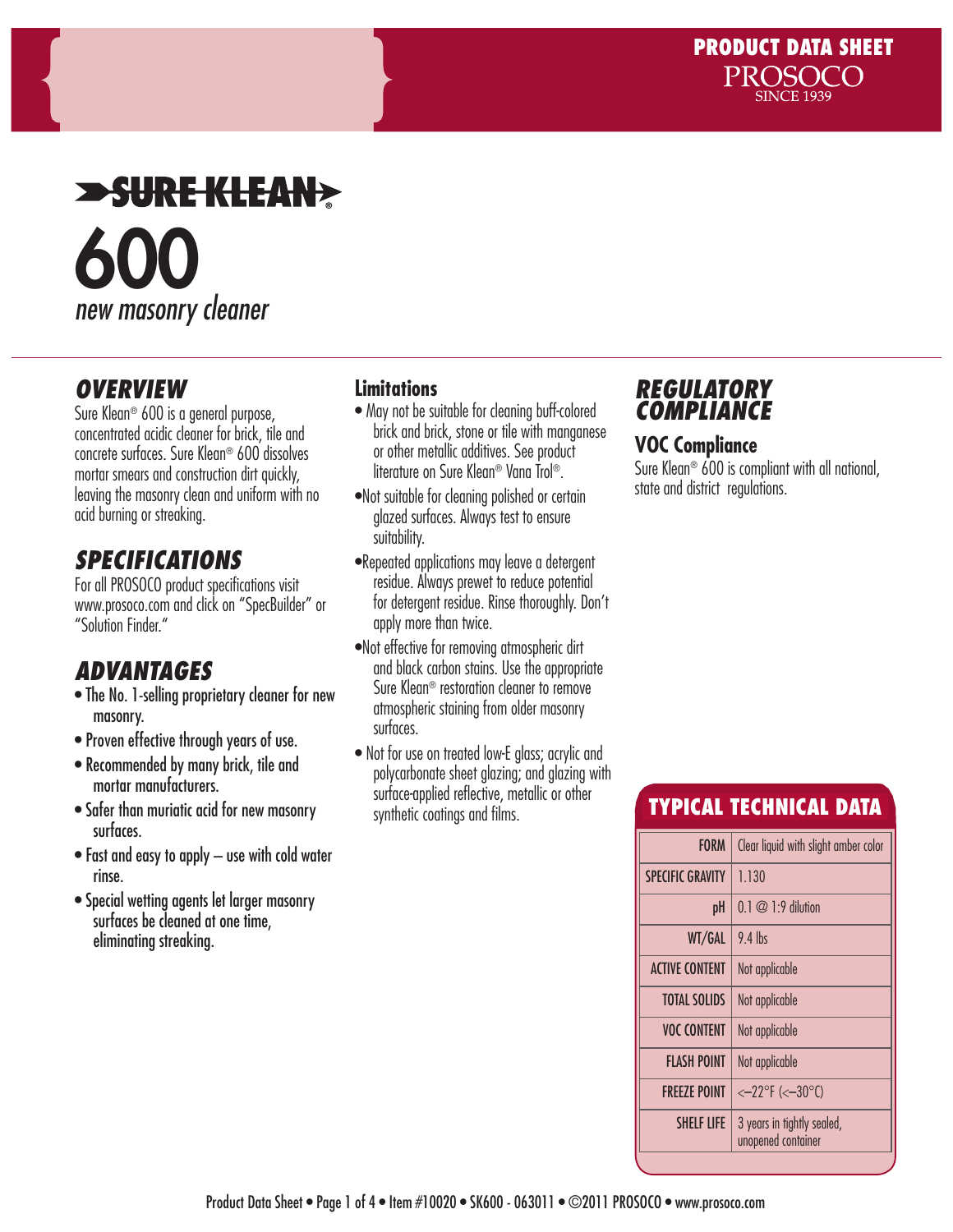# **SURE KLEAN?** 600



### *PREPARATION*

Protect people, vehicles, property, metal, painted surfaces, plants and other non masonry materials from product, splash, residue, wind drift and fumes. When working over traffic, clean when traffic is at a minimum. Protect or divert traffic if necessary.

Vapors and liquid can damage a variety of metals and fabrics. Clean masonry before installing windows, doors, finished flooring, metal fixtures, hardware, light fixtures, roofing materials and other non masonry items that the cleaner could harm. If already installed, protect with polyethylene before application. Sure Klean® Strippable Masking is appropriate for use with this product to protect windows. All caulking

and sealant materials should be in place and<br>the surely says a letter showing thoroughly cured before cleaning.

Construction soiling and mortar residues on new brick and tile surfaces clean most effectively if the cleaning is done within 14–28 days of installation. Mortar and grout smears left on the surface longer result in a more difficult clean down and may cause undesirable results. Cleaning high-strength mortar/grout within seven days improves results. Presence of excessive moisture in the wall contributes to efflorescence and other staining. Always protect open wall cavities from rain during construction.

#### **Surface and Air Temperatures**

For best results, clean when air and masonry

| Recommended for these substrates. Always test.<br>Coverage is in sq.ft./m. per gallon of concentrate.                                                                                                                             |                                                                          |                                     |                                 |
|-----------------------------------------------------------------------------------------------------------------------------------------------------------------------------------------------------------------------------------|--------------------------------------------------------------------------|-------------------------------------|---------------------------------|
| <b>Substrate</b>                                                                                                                                                                                                                  | Type                                                                     | Use?                                | Coverage                        |
| Architectural<br>Concrete Block <sup>+</sup>                                                                                                                                                                                      | <b>Burnished</b><br>Smooth<br>Split-faced<br>Ribbed                      | n <sub>0</sub><br>yes<br>yes<br>yes | 300-400 sq.ft.<br>28-37 sq.m.   |
| Concrete*                                                                                                                                                                                                                         | <b>Brick</b><br>Tile<br><b>Precast Panels</b><br>Pavers<br>Cast-in-place | yes<br>yes<br>yes<br>yes<br>yes     | 600-1100 sq.ft.<br>56-102 sq.m. |
| <b>Fired Clay</b>                                                                                                                                                                                                                 | <b>Brick</b><br>Tile<br>Terra Cotta<br>Pavers                            | yes<br>yes<br>yes<br>yes            | 500-900 sq.ft.<br>46-84 sq.m.   |
| Marble,<br>Travertine,<br>Limestone                                                                                                                                                                                               | Polished                                                                 | n <sub>0</sub>                      | N/A                             |
|                                                                                                                                                                                                                                   | <b>Unpolished</b>                                                        | no                                  | N/A                             |
| Granite                                                                                                                                                                                                                           | Polished                                                                 | n <sub>0</sub>                      | N/A                             |
|                                                                                                                                                                                                                                   | <b>Unpolished</b>                                                        | yes                                 | 600-1200 sq.ft.<br>56-111 sq.m. |
| <b>Sandstone</b>                                                                                                                                                                                                                  | Unpolished                                                               | yes                                 | 600-900 sq.ft.<br>56-84 sq.m.   |
| Slate                                                                                                                                                                                                                             | <b>Unpolished</b>                                                        | yes                                 | 600-1100 sq.ft.<br>56-102 sq.m. |
| $\bullet$ Repeated applications may damage surfaces. Sure Klean® Custom Masonry Cleaner is a<br>more appropriate product.<br>Always test to ensure desired results.<br>Coverage estimates depend on surface texture and porosity. |                                                                          |                                     |                                 |

surface temperatures are  $40^{\circ}$ F ( $4^{\circ}$ C) or above. To avoid harming masonry, do not clean when temperatures are below freezing or will be overnight. If freezing conditions existed before application, let the masonry thaw.

#### **Equipment**

Apply with low-pressure spray (50 psi max) or densely-packed, softfibered masonry-washing brush. Do not atomize. Do not apply with pressure spray over 50 psi. Such application will drive the chemicals deep into the surface, making complete rinse difficult. Test spray equipment for compatibility and to avoid discoloration.

ALWAYS TEST a small area of each surface to confirm suitability and desired results before starting overall application. Test with the same equipment, recommended surface preparation and application procedures planned for general application.

Rinse with enough water and pressure to flush spent cleaner and dissolved soiling from the masonry surface and surface pores without damage. Inadequate rinsing leaves residues which may stain the cleaned surface.

Masonry-washing equipment generating 400–1000 psi with a water flow rate of 6–8 gallons per minute is the best water/pressure combination for rinsing porous masonry. Use a 15–45° fan spray tip. Heated water  $(150-180^{\circ}$ F; 65-82 $^{\circ}$ C) may improve cleaning efficiency. Use adjustable equipment for reducing water flow-rates and rinsing pressure as needed for sensitive surfaces.

Rinsing pressures greater than 1000 psi and fan spray tips smaller than  $15^{\circ}$  may permanently damage sensitive masonry. Water flow-rates less than 6 gallons per minute may reduce cleaning productivity and contribute to uneven cleaning results.

#### **Storage and Handling**

Transport and store in a cool, dry place with adequate ventilation. Always seal container after dispensing. Do not alter or mix with other chemicals. Published shelf life assumes upright storage of factory-sealed container in a dry place. Maintain temperatures of  $45-100^{\circ}$ F (7-38 $^{\circ}$ C). Do not double stack pallets. Dispose of unused product and container in accordance with local, state and federal regulations.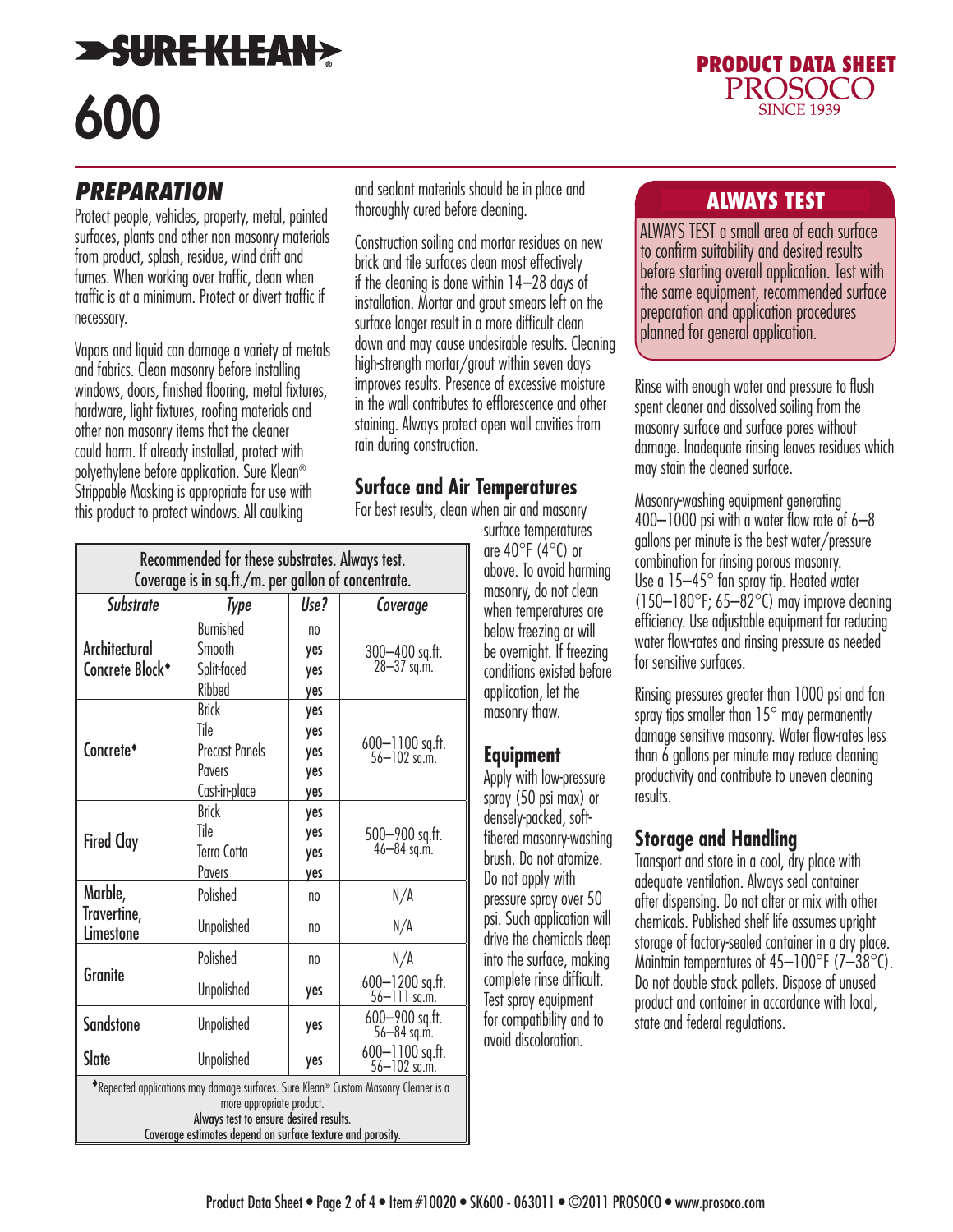# **SURE KLEAN** 600

#### *APPLICATION*

Before use, read "Preparation" and "Safety Information."

ALWAYS TEST each type of surface and stain for suitability and results before overall application. Test a minimum 4-ft x 4-ft area on each type of masonry. Let the test panel dry 3 to 7 days before inspection. Use the following application instructions. Keep test panels available for comparison throughout the cleaning project.

If test panel indicates metallic discoloration, or if stains are present before testing, refer to the "Metallic Discolorations" section.

#### **Dilution**

Dilute one part product with between four and 12 parts clean water, based on test results. Always pour COLD water into empty bucket first, then carefully add product. Never use hot water. Handle in polypropylene buckets or sprayers only. Acidic materials and fumes attack metal.

When calculating the volume of cleaner required for porous, textured surfaces, assume 50 square feet per gallon of prepared cleaner. For dense, smooth surfaces, assume up to 150 square feet per gallon of prepared cleaner. The coverage rate chart assumes an average coverage rate of 100 square feet per gallon of prepared cleaner.

#### **Application Instructions**

Test thoroughly before general cleaning. Provide adequate ventilation. *CAUTION*: Multiple applications may lighten the mortar color.

#### *Exterior Surfaces*

- 1. Working from the bottom to the top, thoroughly prewet a large area with fresh water.
- 2. Using a densely-packed, soft-fibered masonry washing brush, or low-pressure spray (50 psi maximum), apply the diluted solution freely from the bottom of the work area to the top.
- 3. Let cleaning solution stay on the wall for 3 to 5 minutes. Do not let cleaner dry into the masonry. This may leave residue or stains.

Fresh water rinse the surfaces below areas being cleaned to prevent streaking.

- 4. Reapply cleaner and scrape off heavy buildup of excess mortar using a wooden scraper or piece of brick. Take care not to harm the masonry surface.
- 5. Working from the bottom of the work area to the top, rinse thoroughly with clean water, removing all cleaning compound, free sand, loose material and debris .
- 6. Reapply as needed following steps 1–5.

#### *Interior Surfaces*

Proper ventilation is necessary. Follow exterior application procedures. Use a sponge or soft-fibered brush to rinse thoroughly. If conditions don't allow enough water for complete rinsing, use a neutralizing rinse following this procedure:

- 1. Rinse with clean water.
- 2. Apply neutralizing rinse of 2 ounces baking soda to 1 gallon water.
- 3. Saturate. Leave solution on surface 3 to 5 minutes.
- 4. Apply final rinse of clear water.

#### **Cleanup**

Clean tools and equipment using fresh water.

#### **Metallic Discolorations**

Because of the metallic oxides contained in many colors of brick in use today, green and brown stains can form on the masonry surface. These stains occur when vanadium, manganese or other oxides migrate to the surface of the brick. Where significant levels of metallic oxides are present in the masonry, an improper dilution of Sure Klean® 600 can contribute to staining.

If the brick shows metallic staining before or after testing, follow these additional steps:

• If stains are light to moderate, test using Sure Klean® 600 at a dilution rate of 8 parts water to 1 part concentrate. After rinsing, let brick weather 10 to 14 days. Minor stains will often disappear if allowed to weather.

#### BEST PRACTICES

**PRODUCT DATA SHEET<br>PROSOCO** 

**SINCE 1939** 

Construction soiling and mortar residues on new brick and tile surfaces clean most effectively if the cleaning is done within 14–28 days of installation. Mortar and grout smears left on the surface longer result in a more difficult clean down and may cause undesirable results. Cleaning high-strength mortar/grout within seven days improves results. Presence of excessive moisture in the wall contributes to efflorescence and other staining. Always protect open wall cavities from rain during construction.

Do not apply with pressure spray over 50 psi. Such application will drive the chemicals deep into the surface, making complete rinse difficult. Test spray equipment for compatibility and to avoid discoloration.

Always pour COLD water into empty bucket first, then carefully add product. Never use hot water. Handle in polypropylene buckets or sprayers only. Acidic materials and fumes attack metal.

Rinse with enough water and pressure to flush spent cleaner and dissolved soiling from the masonry surface and surface pores without damage. Inadequate rinsing leaves residues which may stain the cleaned surface.

Never go it alone. For problems or questions, contact your local PROSOCO distributor or field representative. Or call PROSOCO technical Customer Care toll-free at 800-255-4255.